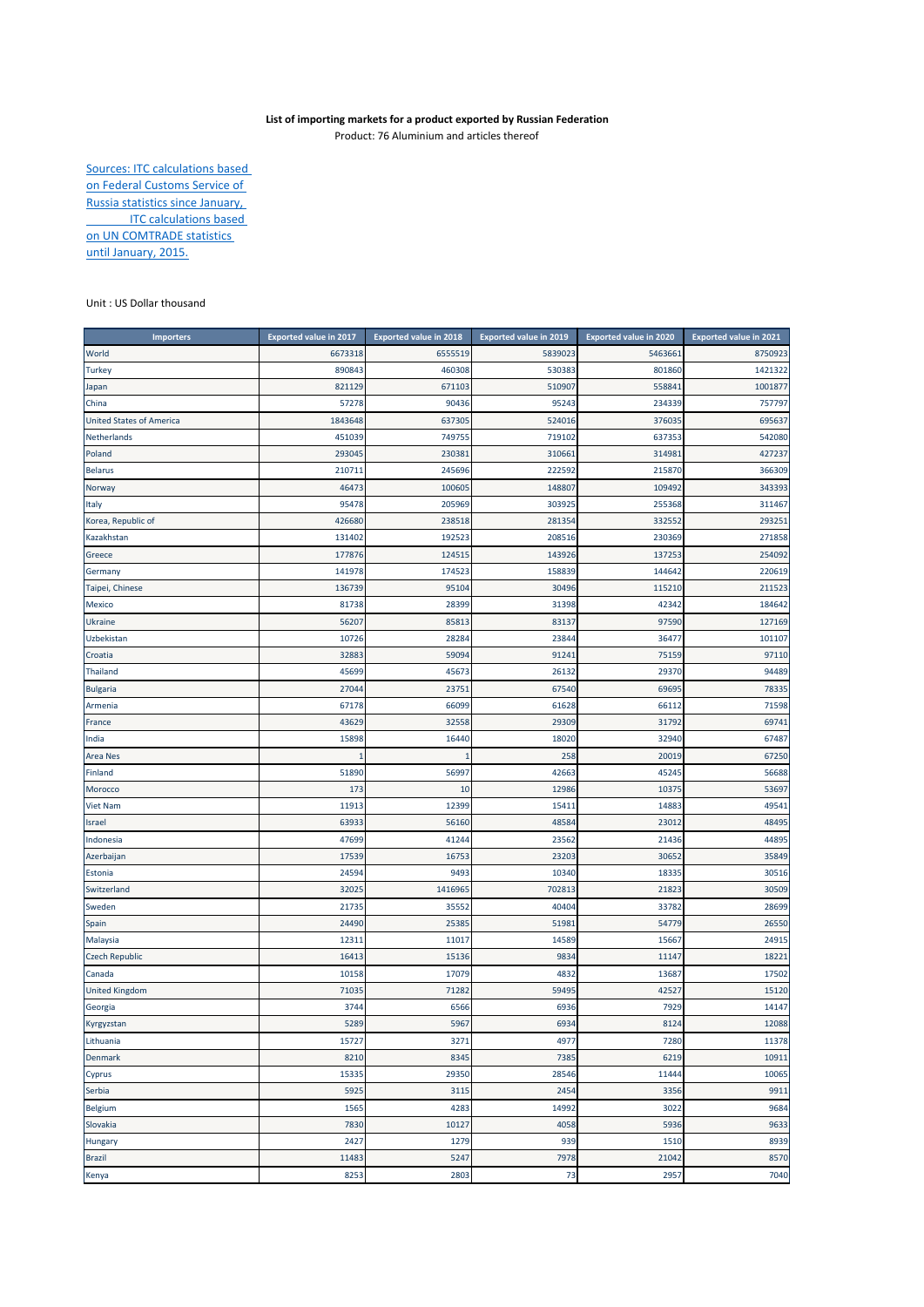| Australia                       | 2687           | 4135                    | 3183                     | 3966           | 6037           |
|---------------------------------|----------------|-------------------------|--------------------------|----------------|----------------|
| Moldova, Republic of            | 2179           | 2378                    | 2875                     | 5825           | 5869           |
| Bangladesh                      | 1438           | 100                     | 3556                     | 3769           | 5865           |
| Tunisia                         | 4565           | 6266                    | 3095                     | 3173           | 5490           |
| Austria                         | 3014           | 10603                   | 5739                     | 1802           | 4228           |
| Colombia                        | 3336           | 2589                    | 2318                     | 1406           | 4126           |
| Mongolia                        | 2268           | 2144                    | 2812                     | 2417           | 4109           |
| Romania                         | 3967           | 6192                    | 1596                     | 1577           | 3740           |
| Singapore                       | 2894           | 6339                    | 4701                     | 1946           | 3558           |
| Argentina                       | 1076           | 1347                    | 1420                     | 1711           | 3279           |
| Tanzania, United Republic of    | 359            | 467                     | -1                       | 2821           | 2954           |
| Latvia                          | 3097           | 2481                    | 1451                     | 1785           | 2774           |
| Costa Rica                      | 3903           | 2422                    | 220                      | 935            | 2746           |
| South Africa                    | 2426           | 650                     | 837                      | 856            | 2479           |
| Tajikistan                      | 803            | 450                     | 270                      | 1303           | 2449           |
| Sri Lanka                       | 0              | 156                     | 8                        | 1191           | 2186           |
| Turkmenistan                    | 1929           | 483                     | 703                      | 1412           | 2125           |
| Slovenia                        | 10182          | 4170                    | 617                      | 657            | 1892           |
| Philippines                     | 472            | 35                      | 1147                     | 1284           | 1808           |
| Algeria                         | 2034           | 84                      | 220                      | 1028           | 1750           |
| Ecuador                         | 3872           | 2972                    | 6167                     | 6247           | 1714           |
| Egypt                           | 57             | 832                     | 648                      | 412            | 1699           |
| Hong Kong, China                | 811            | 1028                    | 3043                     | 426            | 1332           |
| Peru                            | 12             | 703                     | 100                      | 330            | 1321           |
| <b>United Arab Emirates</b>     | 193            | 176                     | 309                      | 327            | 938            |
| Myanmar                         | 1464           | 3682                    | 1952                     | 178            | 825            |
| Bosnia and Herzegovina          | 43             | 557                     | 10                       | 51             | 526            |
| Portugal                        | 536            | 651                     | 407                      | 751            | 462            |
| Seychelles                      | 3              | 13                      | 158                      | п              | 417            |
| Honduras                        | 0              | $\mathbf 0$             | 0                        | 645            | 388            |
| Montenegro                      | 5433           | 5783                    | 19830                    | 8156           | 144            |
| <b>New Zealand</b>              | 1              | 6                       | 132                      | 201            | 88             |
|                                 |                |                         |                          |                |                |
| Pakistan                        | 5              | 55                      | 24                       | 80             | 72             |
| Sudan                           | 10             | 50                      | 270                      | 24             | 71             |
| Qatar                           | $\pmb{0}$      | 77                      | 5                        | 3              | 61             |
| Rwanda                          | $\pmb{0}$      | $\mathbf 0$             | $\circ$                  | $\mathbf 0$    | 61             |
| Mali                            | $\pmb{0}$      | $\mathbf 0$             | 19                       | $\mathbf{0}$   | 56             |
| Dominican Republic              | 0              | $\bf{0}$                | 25                       | 98             | 55             |
| Angola                          | 873            | $\pmb{0}$               | $\overline{\mathcal{L}}$ | п              | 40             |
| Uganda                          | 1              | $\mathbf 0$             | 5                        | 77             | 35             |
| Chile                           | 135            | 16                      | 48                       | $\mathbf 0$    | 34             |
| Saudi Arabia                    |                |                         |                          |                | 28             |
| Guinea                          | 1              | 38                      | 13                       | 3              | 25             |
| Palestine, State of             | 0              | $\pmb{0}$               | 0                        | 565            | 22             |
| Bolivia, Plurinational State of | 0              | $\mathbf 0$             | $\mathbf 0$              | $\mathbf 0$    | 21             |
| Congo                           | 0              | $\mathbf 0$             | $\mathbf 0$              | $\mathbf 0$    | 14             |
| Afghanistan                     | 2              | 13                      | $\mathbf 0$              | 19             | $\epsilon$     |
| Kuwait                          | 69             | $\bf{0}$                | 0                        | 82             | 6              |
| Chad                            | 0              | 21                      | $\mathbf 0$              | $\mathbf 0$    | 5              |
| Oman                            | 3              | 3                       | 93                       | 1              | 5              |
| Macedonia, North                | 5              | $\overline{\mathbf{c}}$ | $\overline{2}$           | $\overline{7}$ | 5              |
| Cameroon                        | 549            | $\mathbf 0$             | $\mathbf 0$              | $\mathbf 0$    | 4              |
| Somalia                         | $\pmb{0}$      | $\pmb{0}$               | $\mathbf 0$              | $\mathbf 0$    | 3              |
| Ethiopia                        | 1              | $\pmb{0}$               | 0                        | $\mathbf 0$    | 3              |
| Ghana                           | 10             | $\mathbf{1}$            | 3                        | $\mathbf 0$    | 3              |
| Luxembourg                      | 107            | 26                      | 0                        | $\mathbf 0$    | 3              |
| Central African Republic        | $\pmb{0}$      | $\mathbf{1}$            | $\mathbf 0$              | $\overline{0}$ | $\overline{2}$ |
| Iraq                            | 14             | 4                       | 3                        | 7              | $\overline{2}$ |
| Iceland                         | 1              | $\mathbf 0$             | 1                        | 0              | $\mathbf{1}$   |
| Ireland                         | $\pmb{0}$      | 74                      | 363                      | 224            | $\mathbf{1}$   |
| Jordan                          | $\overline{2}$ | 239                     | $\mathbf{1}$             | $\mathbf 0$    | $\mathbf{1}$   |
| Libya, State of                 | $\pmb{0}$      | $\mathbf 0$             | $\mathbf 0$              | -1             | $\mathbf 1$    |
| Nicaragua                       | 5              | 24                      | $\mathbf{1}$             | $\mathbf 0$    | $\mathbf{1}$   |